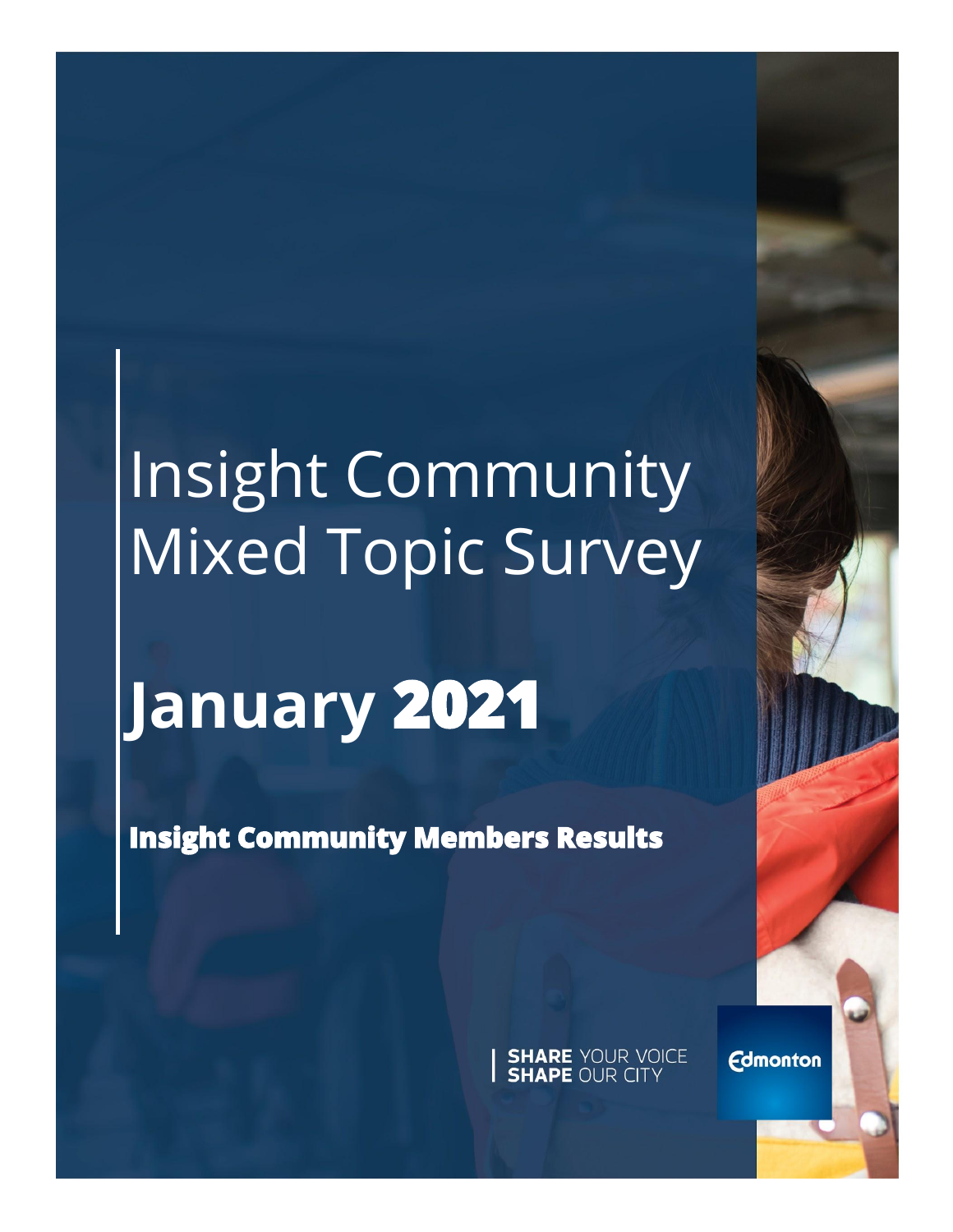*Thank you to all the Edmonton Insight Community members for engaging with us and providing your feedback to help City of Edmonton Council and administration make decisions.* 

*-Corporate Research Unit*

As of January 2021, more than 12,350 Edmontonians are part of the Insight Community who engage with The City of Edmonton through different survey formats. The Insight Community is managed by the Corporate Research Unit at the City of Edmonton. Corporate Research Unit advises on, plans, executes, and reports on research for almost every administrative area of the City.

From **January 12th to January 19th 2021**, 3,016 Insight Community members engaged with The City of Edmonton by answering a survey that was sent to them via email. The survey was designed to gather members' opinions on a variety of topics (Mixed Topics) including:

Member well-being

Mixed Topic survey is composed of a variety of questions on various topics that help different departments make decisions using public feedback. This document highlights what we heard from the Insight members on the topics included in the January 2021 Mixed Topics survey.

As it is a non‐random online survey, a margin of error is not reported for these results. However, if a probability sample had been used results for a random sample of 3,016 would be accurate to  $\pm$  1.5 percentage points, 19 times out of 20.

*Note: 11 anonymous individuals accessed the survey link through the City website. While reporting back to the Insight Community members through this monthly report, we only include the survey results for the members.*

## *More than 12,350 members*

## *3,016 respondents*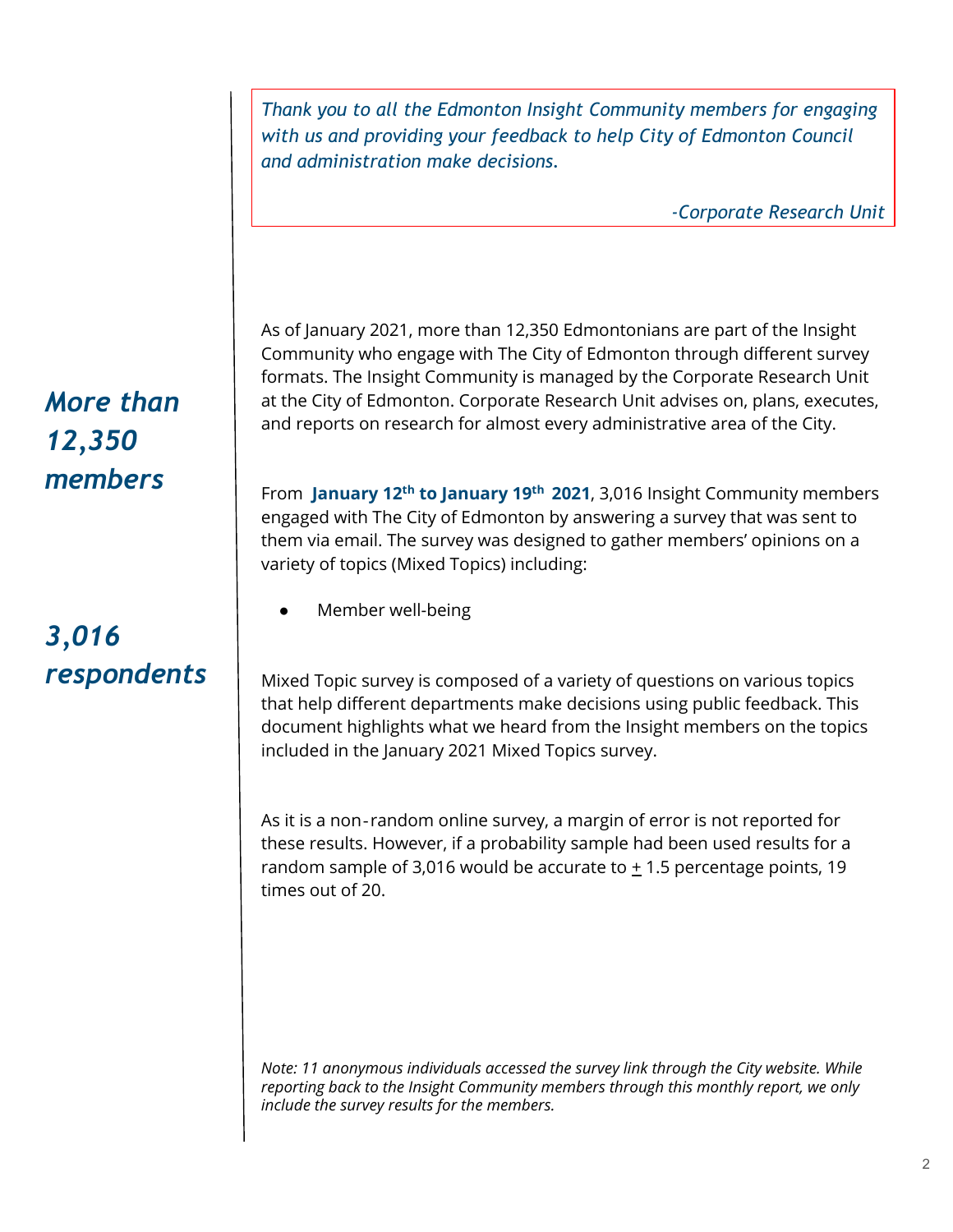### **WHAT WE HEARD**

#### **MEMBER WELL-BEING**

#### WELL-BEING

In January 2021, three-in-five or more Insight Community respondents indicate their physical, mental and financial health to be at least somewhat positive.

Physical and mental health is on a decline over the past months.



#### WORRIES FOR THE NEXT FEW MONTHS

Insight Community respondents were asked what are they most worried about for themselves and their families. Similar to 2020, respondents are mostly worried about:

- 1. People not following public health measures (21%)
- 2. Getting infected (18%)
- 3. State of the economy overall (11%)
- 4. Inability to meet friends and family (9%)
- 5. Financial health / ability to pay bills (9%)

#### ACCESS

In January 2021, the majority of Insight Community respondents indicate that they were able to access things they wanted.

Compared to 2020, lower proportion of respondents agree that they were able to able to participate in outdoor activities, connect with family and friends and go where they wanted in the city. This could be a function of the lockdown that Edmonton is experiencing.

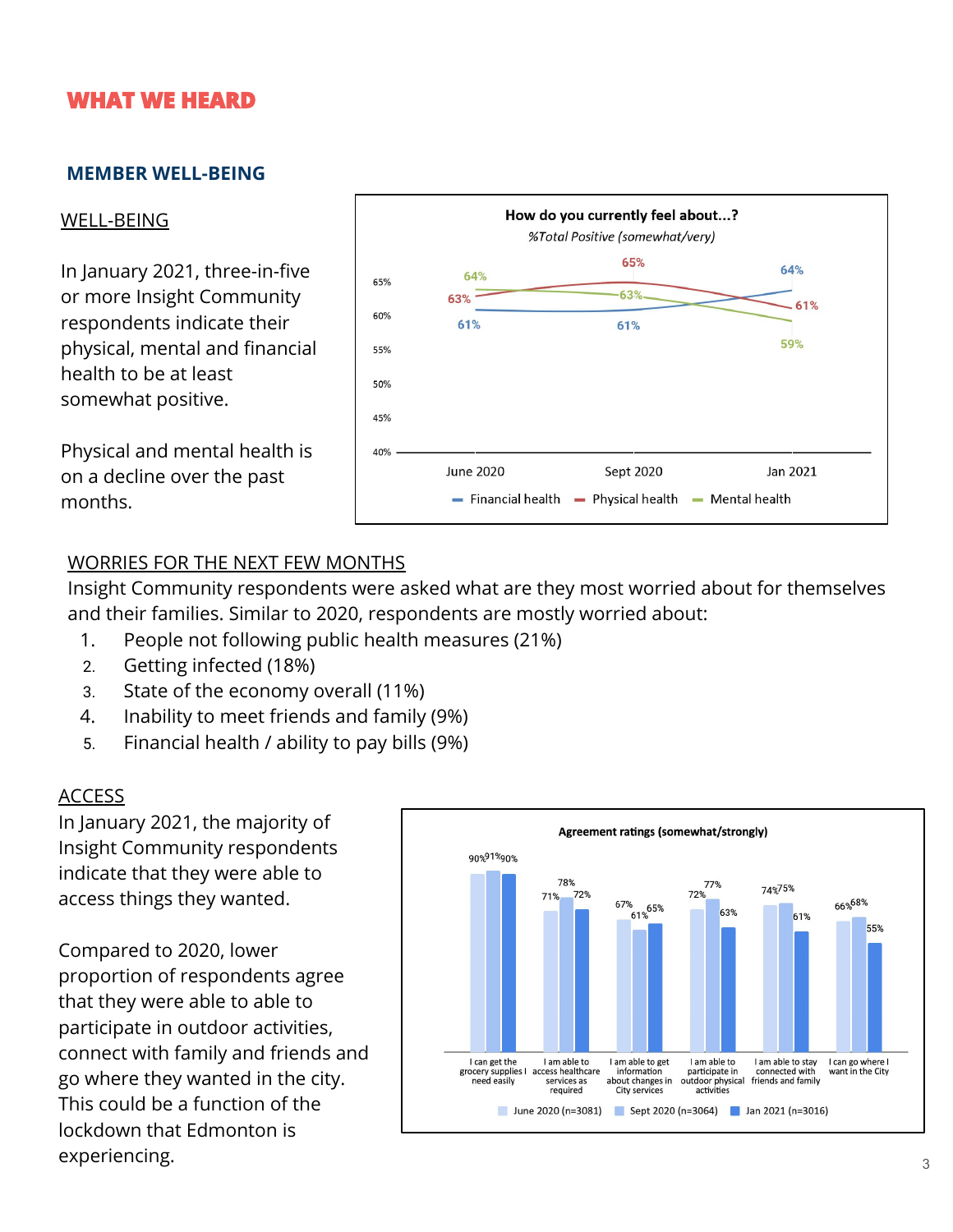### **WHAT WE HEARD**

#### **MEMBER WELL-BEING**

#### MODE TO ACCESS ACTIVITIES

Insight Community respondents were asked if they have engaged in activities in-person, online or both in the past few months. The top activities for each mode of interaction are listed below.

| In-person                                                    | <b>Online</b>                                | <b>Combination</b>                                           |
|--------------------------------------------------------------|----------------------------------------------|--------------------------------------------------------------|
| Grocery shopping (68%)                                       | Watching a movie (75%)                       | Connecting with friends / family<br>(45%)                    |
| Doctor / physio / chiro / dentist / vet<br>appointment (45%) | Banking activities (66%)                     | Shopping (other than Grocery) (40%)                          |
| (Shopping (other than Grocery) (24%)                         | Eating out/ordering<br>from restaurant (51%) | Doctor / physio / chiro / dentist / vet<br>appointment (25%) |
|                                                              |                                              | Grocery shopping (24%)                                       |

Respondents who have been doing activities online or a combination of online and in-person would continue doing so except for attending social or religious gatherings and workout classes.

- 40% of respondents indicate that they would return to in-person social or religious gatherings, once most places are open for business with public health and safety measures.
- 28% of respondents indicate that they would return to in-person workout classes once most places are open for business with public health and safety measures. However, 34% will still continue online and 29% will do a combination of online and in-person.